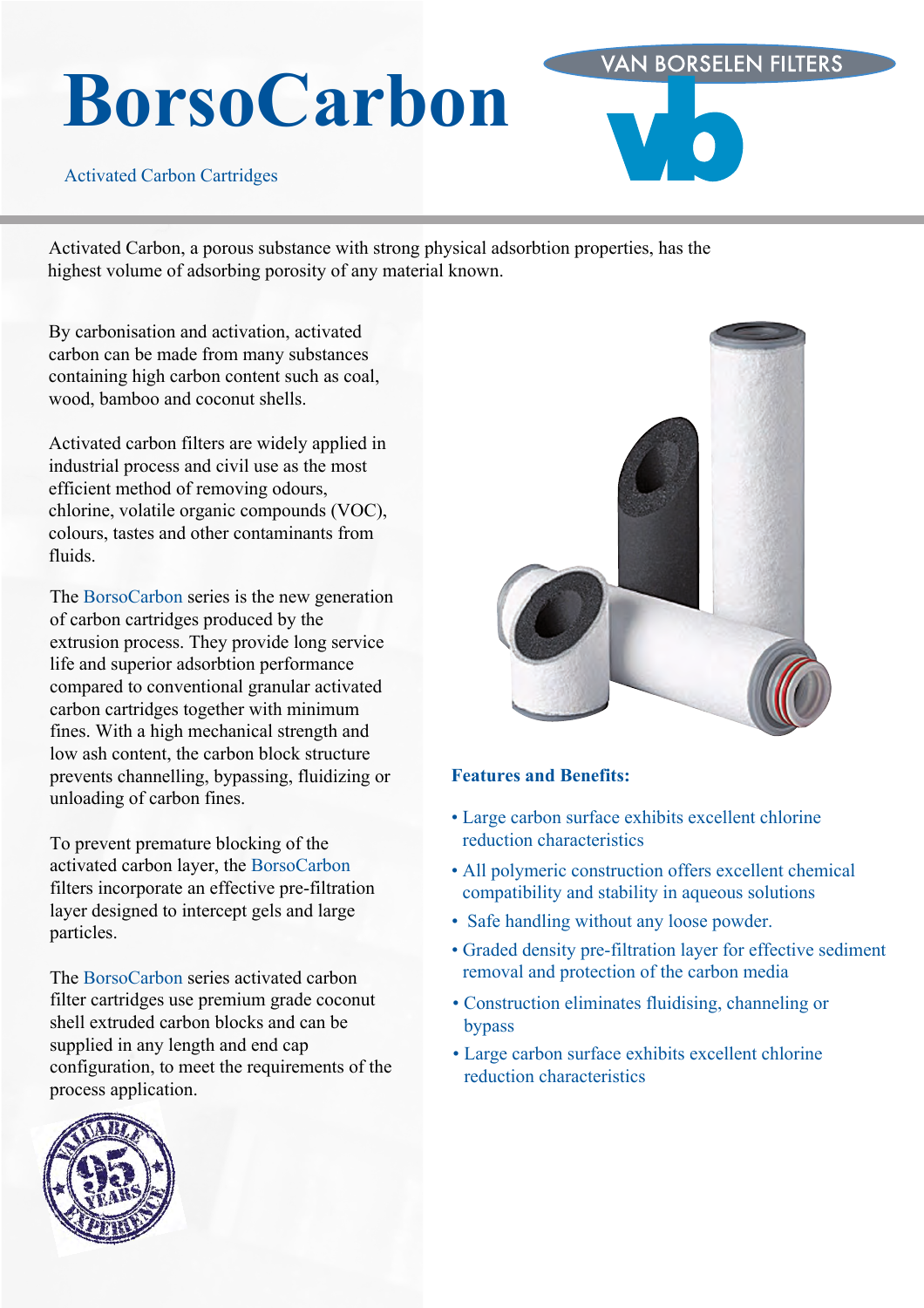### VAN BORSELEN FILTERS

# **Specifications**

#### **Materials of Manufacture**

| Filter media: PAC impregnated cellulose |  |
|-----------------------------------------|--|
| End fittings: Polypropylene             |  |
| Inner core: Polypropylene               |  |
| Outer support: Polypropylene            |  |
|                                         |  |

#### **Cartridge Dimensions**

Diameter: Length: 165mm (6.25") 254mm (10") 508mm (20") 990mm (39") 1016mm (40") 1524mm (60")

#### **Gaskets and O-Rings**

Ethylene Propylene, FEP encapsulated, Silicone, Viton®, Nitrile available.

#### **Operating Temperatures and Pressures**

| Polypropylene construction:                  | $83^{\circ}C(176^{\circ}F)$ |
|----------------------------------------------|-----------------------------|
| PAC construction:                            | $52^{\circ}C(125^{\circ}F)$ |
| Recommended differential pressure: 1.5 bar g |                             |
| Collaps differeantial pressure:              | 4 bar g $\omega$ 20 °C      |

#### **Sterilisation and Sanitisation\***

| Steam:     | $121^{\circ}$ C for 15 mins (20 cycles)   |
|------------|-------------------------------------------|
| Hot water: | 82°C for 30 mins (0.2 bar $\Delta p$ max) |

#### **Chlorine Reduction**

| 10" cartridge | $>$ 23,000 litres @ 4 lpm       |
|---------------|---------------------------------|
| 20" cartridge | $>46,000$ litres $\omega$ 8 lpm |
| 30" cartridge | $>69,000$ litres $@$ 15 lpm     |
| 40" cartridge | $>92,000$ litres @ 20 lpm       |

Sintered Block /Polypropylene Polypropylene Polypropylene Polypropylene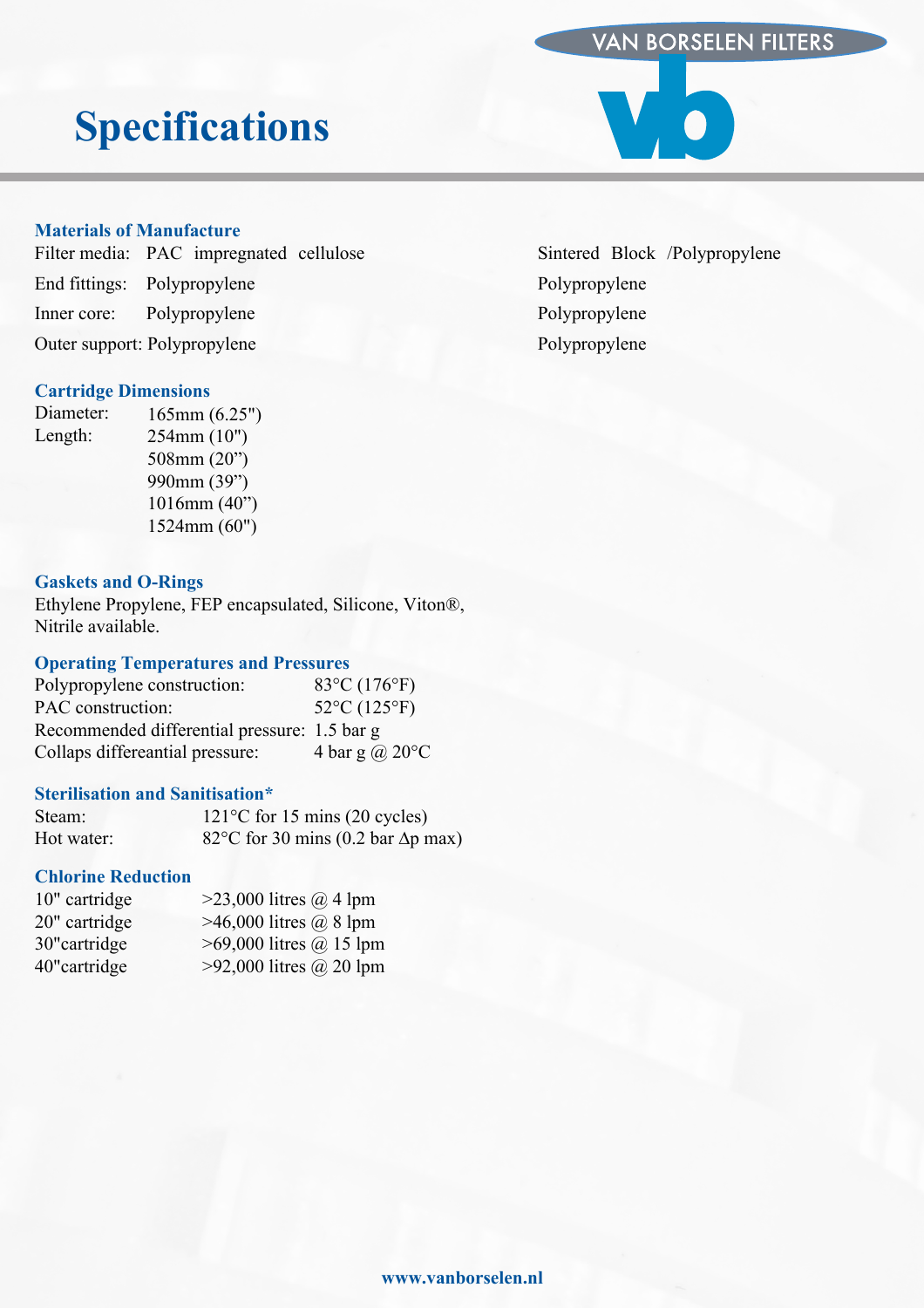### VAN BORSELEN FILTERS

# **Applications**

BorsoCarbon activated carbon cartridges can be used as prefilters or final filters in the following applications:

#### • Pharmaceuticals and Bioprocessing

Colour reduction from solvents. Water pre-treatment and chlorine reduction.

#### • Foods and Beverages

Colour reduction from alcohol, Bottled waters, General clarification, Ozone reduction. Oils and aromatic compounds removal.

#### • Process Water

Small and large scale chlorine, odour, colour and trace organic reduction.

#### • Chemicals

Colour reduction from solvents. Water pretreatment and chlorine reduction.

• Metal Finishing Organic reduction in plating baths







#### **www.vanborselen.nl**